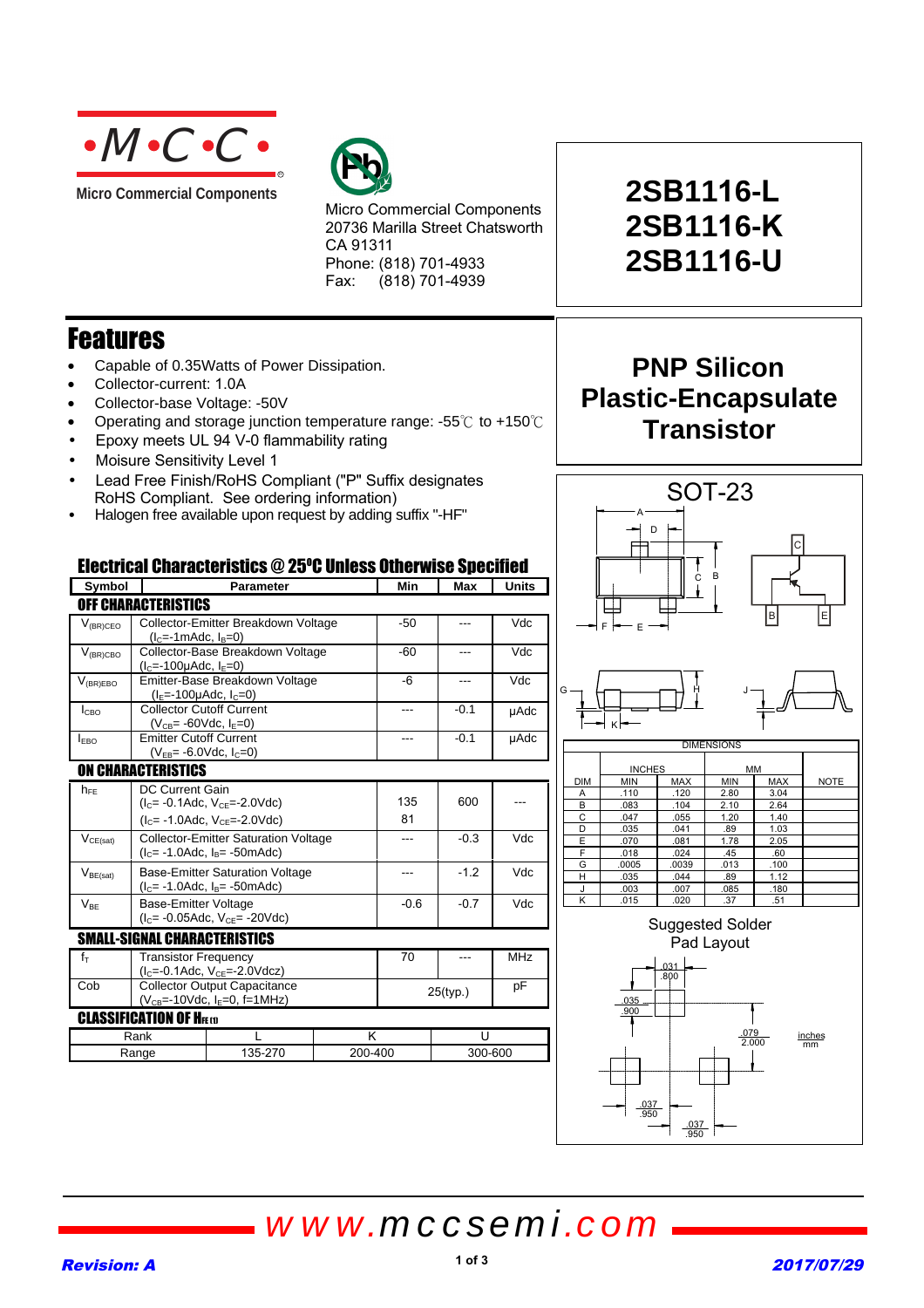### **Typical Characteristics Micro Commercial Components Micro Commercial Components**

 $M \cdot C \cdot C$ 

R



*www.mccsemi.com*

#### **Revision: A** 2017/07/29